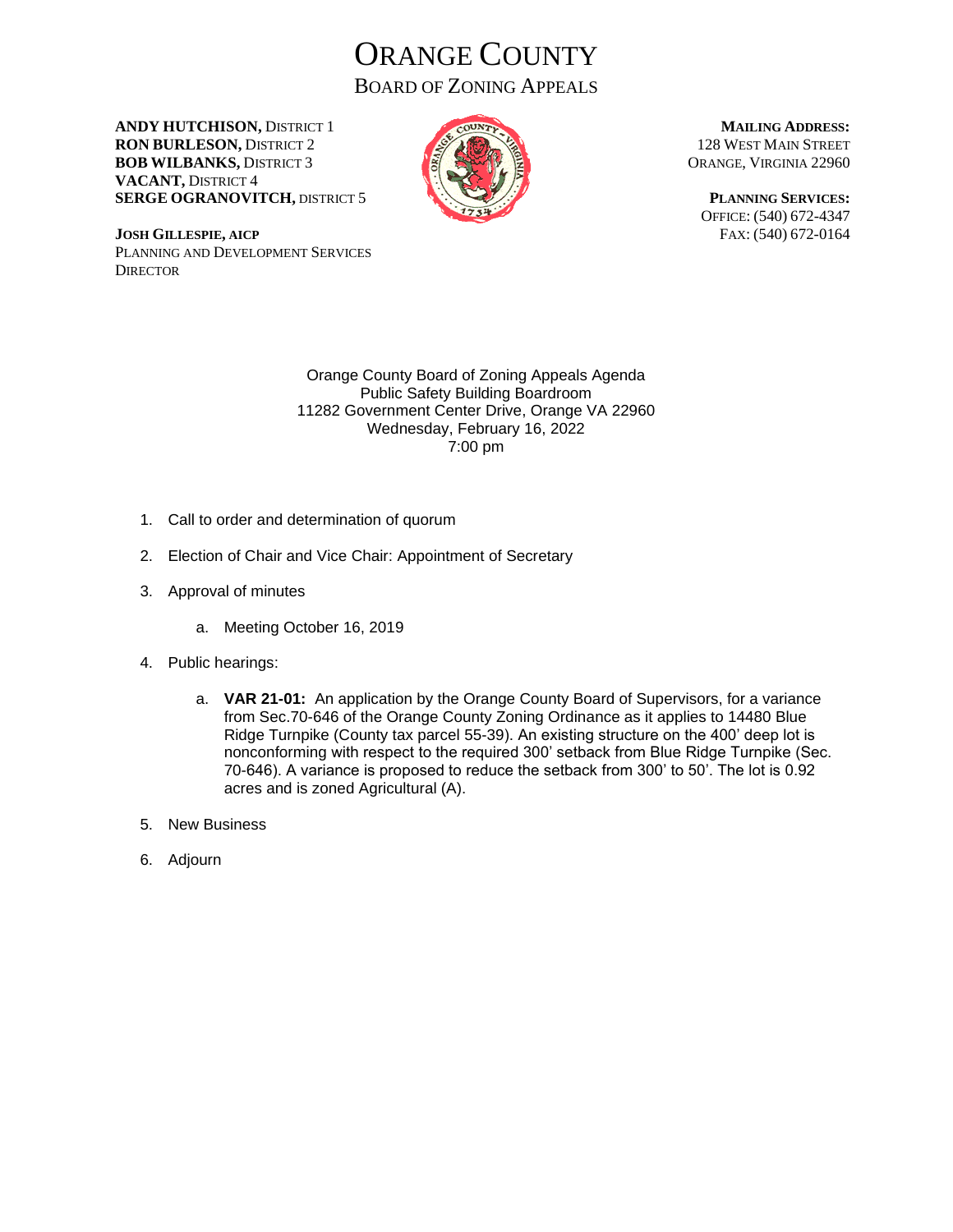#### **Wednesday, October 16, 2019 Regular Meeting Orange County Board of Zoning Appeals**

**Present:** Andy Hutchison; Bob Wilbanks; Ron Burleson

Absent: Serge Ogranovitch

**Staff Present:** Sandra Thornton, Planning Services Manager; Eric Lansing, Assistant County Attorney Tracey Newman, Planning Services Associate;

#### 1. **Call to order and determination of quorum:**

Ms. Thornton called the meeting to order at 7:00 p.m. then asked for nominations for Chairman.

#### 2. **Election of Chair and Vice Chair; Appointment of Secretary:**

Mr. Wilbanks nominated Mr. Hutchison as Chair; seconded by Mr. Burleson. Mr. Hutchison accepted the Chair position.

Mr. Burleson nominated Mr. Wilbanks for Vice Chair; seconded by Mr. Hutchison. Mr. Wilbanks accepted the Vice Chair position.

Mr. Hutchison appointed ex officio Ms. Thornton as Secretary.

#### 3. **Approval of minutes**

#### **a. July 18, 2018 regular meeting:**

Mr. Wilbanks made a motion to approve the minutes as presented; motion seconded by Mr. Burleson. Motion carried 3-0.

#### 4. **Public hearings:**

Prior to a presentation on VAR 19-01, Mr. Lansing reviewed the Virginia Code enabling legislation which provides local authority to grant variances, emphasizing that the Board of Zoning Appeals has been given limited discretion which requires that a preponderance of the evidence must support the required hardship findings.

**VAR 19-01:** An application by Valerie and Robert Wright, Jr., for a variance from Sec.70-244 of the Orange County Zoning Ordinance as it applies to 17385 Constitution Highway (County tax parcel 45-1). This structure is nonconforming with respect to the required setback from Constitution Highway (Sec. 70-646), and Sec. 70-244 provides that an existing nonconforming structure may be expanded or enlarged up to 50% of its original footprint. This variance request is to permit relief from these regulations to allow the construction of an addition that exceeds the allowable square footage to the existing dwelling. The property contains 7.748 acres and is zoned Agricultural.

Ms. Thornton reviewed the variance application. Mr. Wright inquired why a variance was needed when he simply wants to construct an addition to the existing dwelling. Mr. Thornton explained the zoning ordinance requirements.

Discussion ensued between the BZA members. Mr. Burleson moved to deny the variance based on the finding that approval would not comply with Virginia law; motion was seconded by Mr. Wilbanks. The motion passed 3-0.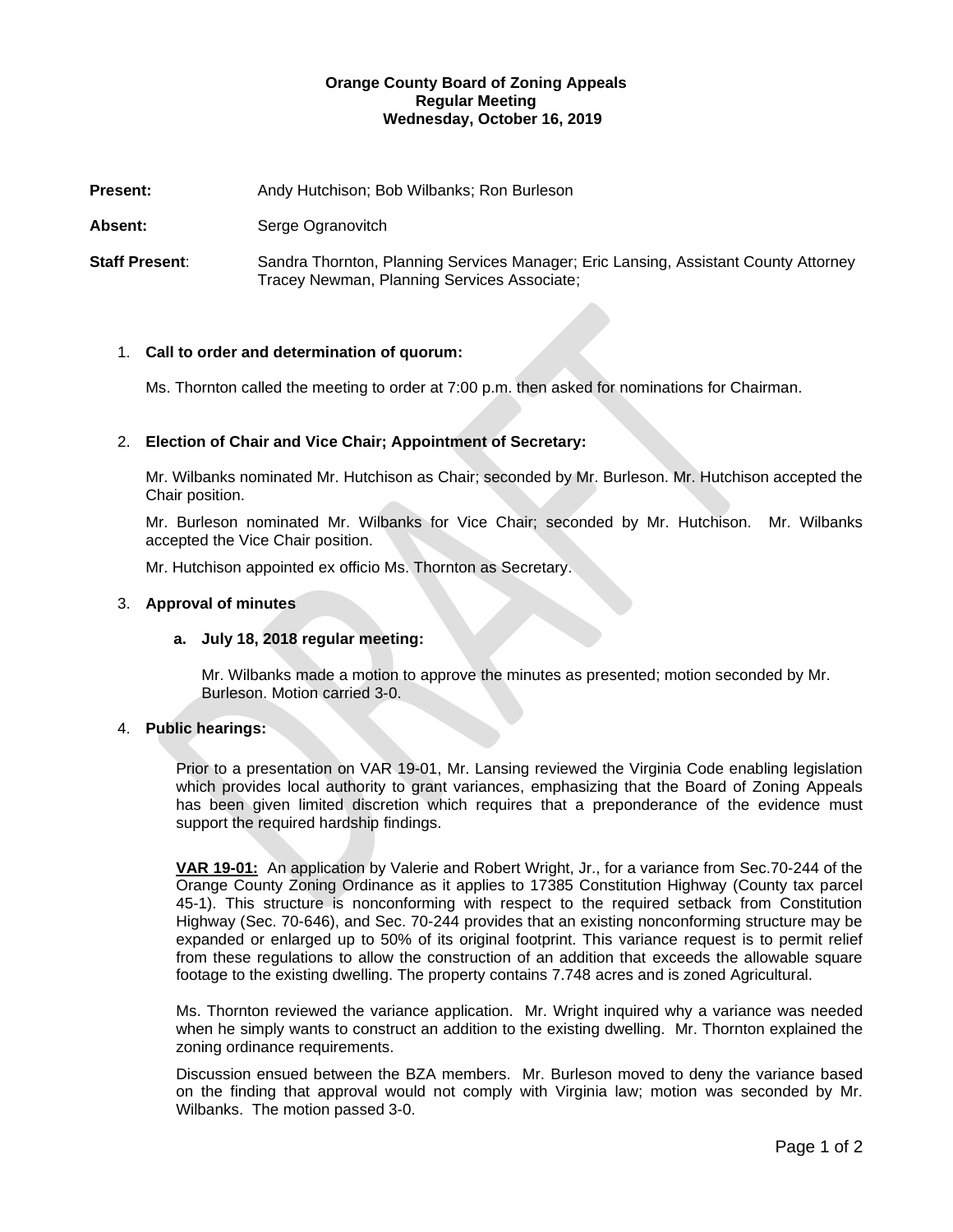## 5. **New Business:**

No new business.

## 6. **Adjourn:**

Mr. Wilbanks made a motion to adjourn; seconded by Mr. Burleson. Meeting adjourned at 8:00 pm.

| Chairman  |
|-----------|
|           |
|           |
| Secretary |
|           |
|           |
|           |
|           |
|           |
|           |
|           |
|           |
|           |
|           |
|           |
|           |
|           |
|           |
|           |
|           |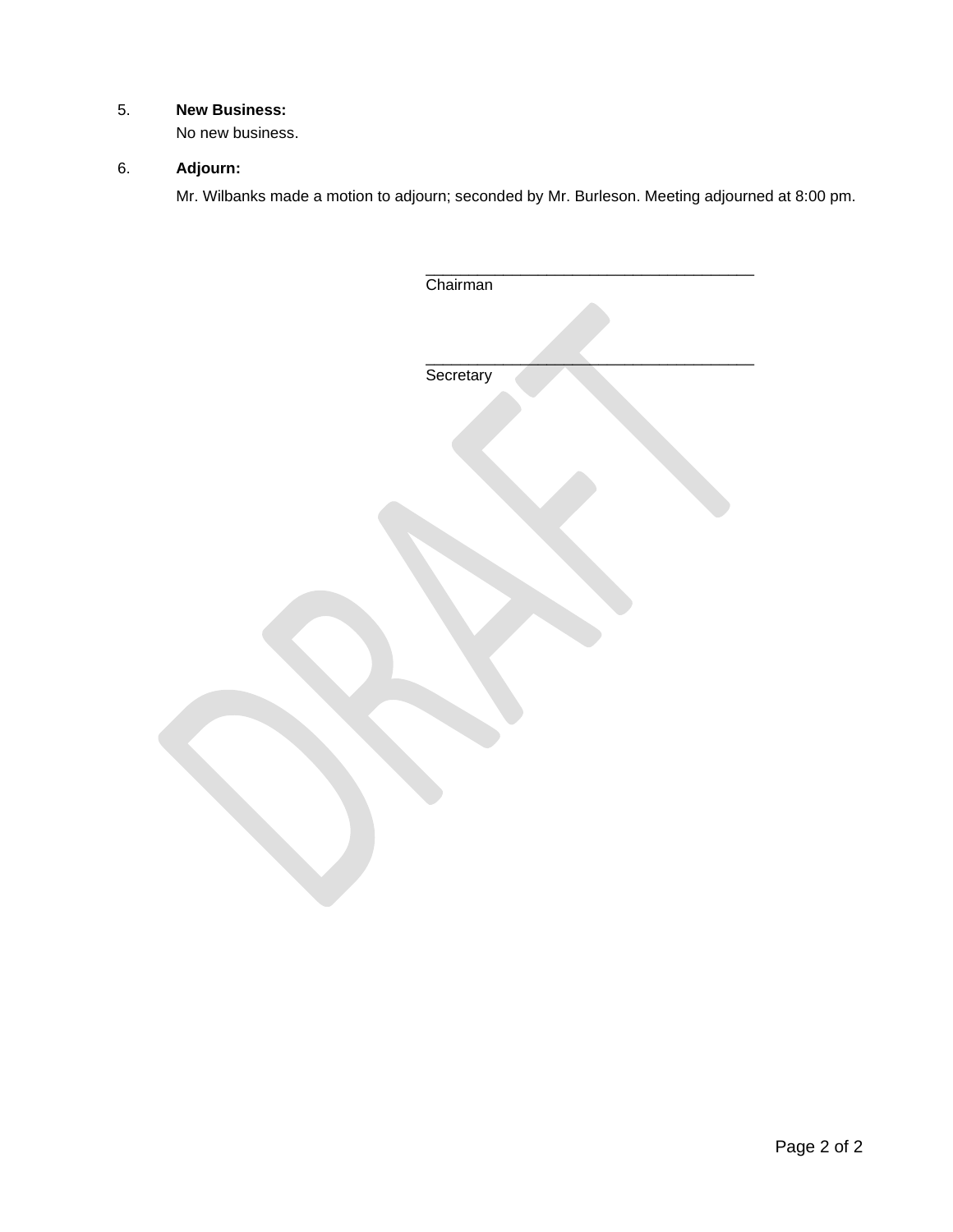

COMMUNITY DEVELOPMENT BUILDING 128 WEST MAIN STREET ORANGE, VIRGINIA 22960



(540) 672-4347 FAX: (540) 672-0164 [orangecountyva.gov](http://www.orangecova.com/)

### **APPLICATION FOR VARIANCE**

|                                                                                   | Applicant Name Orange County Board of Supervisors                                                                                                                                                                              | Phone 540-661-5499                                                                                                                                                                                         |
|-----------------------------------------------------------------------------------|--------------------------------------------------------------------------------------------------------------------------------------------------------------------------------------------------------------------------------|------------------------------------------------------------------------------------------------------------------------------------------------------------------------------------------------------------|
|                                                                                   | Mailing Address_112 West Main Street, Orange VA 22960                                                                                                                                                                          |                                                                                                                                                                                                            |
|                                                                                   | the contract to purchase the property, if applicable:                                                                                                                                                                          | Application must be made by the Landowner or with his/her permission. If Applicant is not the<br>Landowner, complete the following and attach 1) a letter of permission from the landowner or 2) a copy of |
|                                                                                   | Name of Landowner Roy Galliugh, Sr. New York Channers Phone# N/a                                                                                                                                                               |                                                                                                                                                                                                            |
|                                                                                   | Mailing Address PO Box 547, Somerset VA 22972                                                                                                                                                                                  |                                                                                                                                                                                                            |
|                                                                                   | Location and description of the proposed site:                                                                                                                                                                                 |                                                                                                                                                                                                            |
|                                                                                   | Tax Map # 05500000000390 Acreage: 0.92 Zoning: Agricultural (A)                                                                                                                                                                |                                                                                                                                                                                                            |
|                                                                                   |                                                                                                                                                                                                                                | Street Address 14480 Blue Ridge Turnpike, Somerset VA 22972 Route No.                                                                                                                                      |
|                                                                                   | Unusual conditions of the size, shape or topography of the land:                                                                                                                                                               |                                                                                                                                                                                                            |
|                                                                                   | The lot shape is 400' deep, one of eight with similar dimensions in an area of much larger parcels.                                                                                                                            |                                                                                                                                                                                                            |
|                                                                                   |                                                                                                                                                                                                                                |                                                                                                                                                                                                            |
|                                                                                   | Zoning Requirement that is unfair as applied to this land:<br>Sec. 70-646. Setbacks on primary highways.<br>(7) Blue Ridge Turnpike (VA Route 231) north of the Town of Gordonsville: 300 feet.                                |                                                                                                                                                                                                            |
|                                                                                   | Hardship caused by applying this requirement to these conditions:                                                                                                                                                              |                                                                                                                                                                                                            |
| Inability to redevelop the property in character with the neighboring properties. |                                                                                                                                                                                                                                |                                                                                                                                                                                                            |
|                                                                                   |                                                                                                                                                                                                                                |                                                                                                                                                                                                            |
| justify it. NOT REQUIRED                                                          |                                                                                                                                                                                                                                | You must submit a surveyor's plat of the property, showing the requested variance and the conditions that                                                                                                  |
| Application fee                                                                   | Print name Josh Gillespie, agent example of the state of the state of the state of the state of the state of the state of the state of the state of the state of the state of the state of the state of the state of the state |                                                                                                                                                                                                            |
| \$150                                                                             | Sign name Ask Silley                                                                                                                                                                                                           |                                                                                                                                                                                                            |
| not refundable                                                                    | Date November 18, 2021                                                                                                                                                                                                         | Phone # 540-661-5499                                                                                                                                                                                       |

not refundable Date November 18, 2021 Phone # 540-661-5499

*No application will be accepted without payment of all fees in full. Failure to pay application fee and failure to appear at any hearing called for consideration of an application may well result in denial of the application.*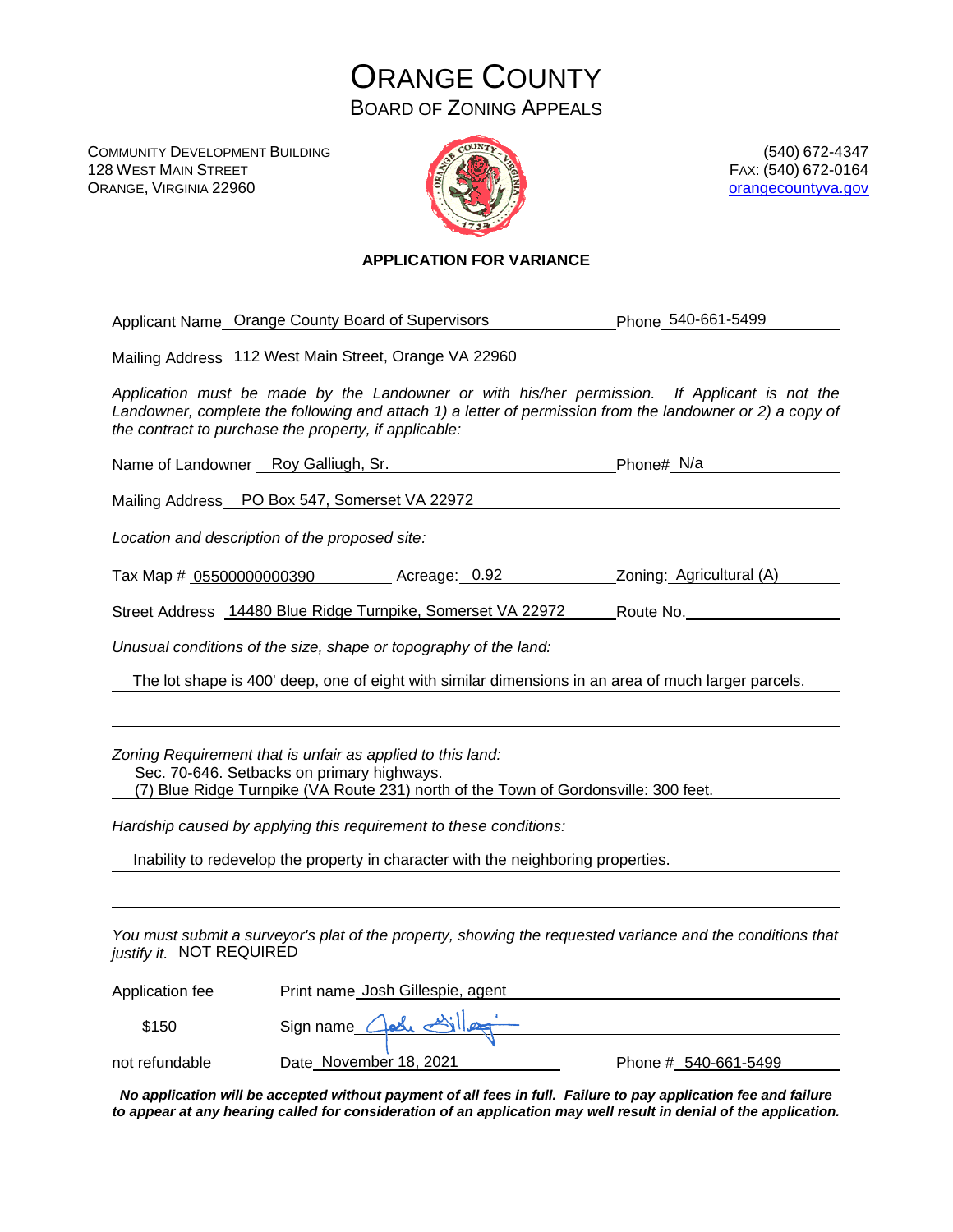#### HOW TO APPLY FOR A VARIANCE

The Orange County Zoning Ordinance applies the same rules to all the land in the County. Because every parcel of land is unique, the ordinance can sometimes be unfair. If the unusual size, shape or topography of your land makes the application of the zoning ordinance unfair, you may apply for a variance.

Administrative variances may be granted by the Zoning Administrator in the instance of setback or yard encroachments. You may apply for an administrative variance by submitting a complete application and a surveyor's plat to the Zoning Administrator in the Planning and Zoning Office. The fee is \$50. The Zoning Administrator will notify all adjoining landowners of your variance request and give them 21 days to respond. If there are no adjoining landowner objections and your request meets the requirements set forth in the zoning ordinance, the Zoning Administrator will grant your variance request administratively. If any landowner objects to the granting of the variance for any reason, or if the Zoning Administrator feels your request does not meet the requirements set forth in the zoning ordinance, your request is then forwarded to the Board of Zoning Appeals for their consideration.

Variances other than setback or yard encroachments may be applied for by submitting a complete application and a surveyor's plat to the Zoning Administrator in the Planning and Zoning Office. The fee is \$100 for residential or agricultural uses, and \$250 for commercial and industrial uses. The Board of Zoning Appeals meets on the third Wednesday of the month at 7:30 PM, usually four to eight weeks after you submit your application.

The Board of Zoning Appeals has the power to grant variances from the area, width, and setback requirements of the Zoning Ordinance under certain conditions. For example, assume you own a parcel of land 200 feet deep, fronting on a primary highway. A small stream running across the rear of your land makes it impossible to build on the rear 100 feet, but the Zoning Ordinance requires a 100-foot front setback on primary highways. Between the topography of your land (the location of the stream) and the terms of the ordinance (the front setback), there is no room left to build a house. In such a case, your land may be eligible for a variance from the setback requirement, allowing you to build 70 feet from the highway rather than 100 feet.

State law requires that the Board cannot grant a variance unless they find that all of the following are true:

The owner acquired the land in good faith;

The lot is exceptionally small, narrow or shallow, or has some other unusual condition that restricts its use:

Because of that condition, a strict application of the Zoning Ordinance would prevent the owner from making any reasonable use of the land;

This hardship was not caused by the owner;

The variance would be in harmony with the intent of the Zoning Ordinance and would not harm the area; and

The problem is not so common that it would be better to change the ordinance rather than grant a variance each time the problem arises.

The Board cannot grant variances to allow uses that are not permitted otherwise, or to give special advantages to one property owner that other owners in the same situation do not enjoy.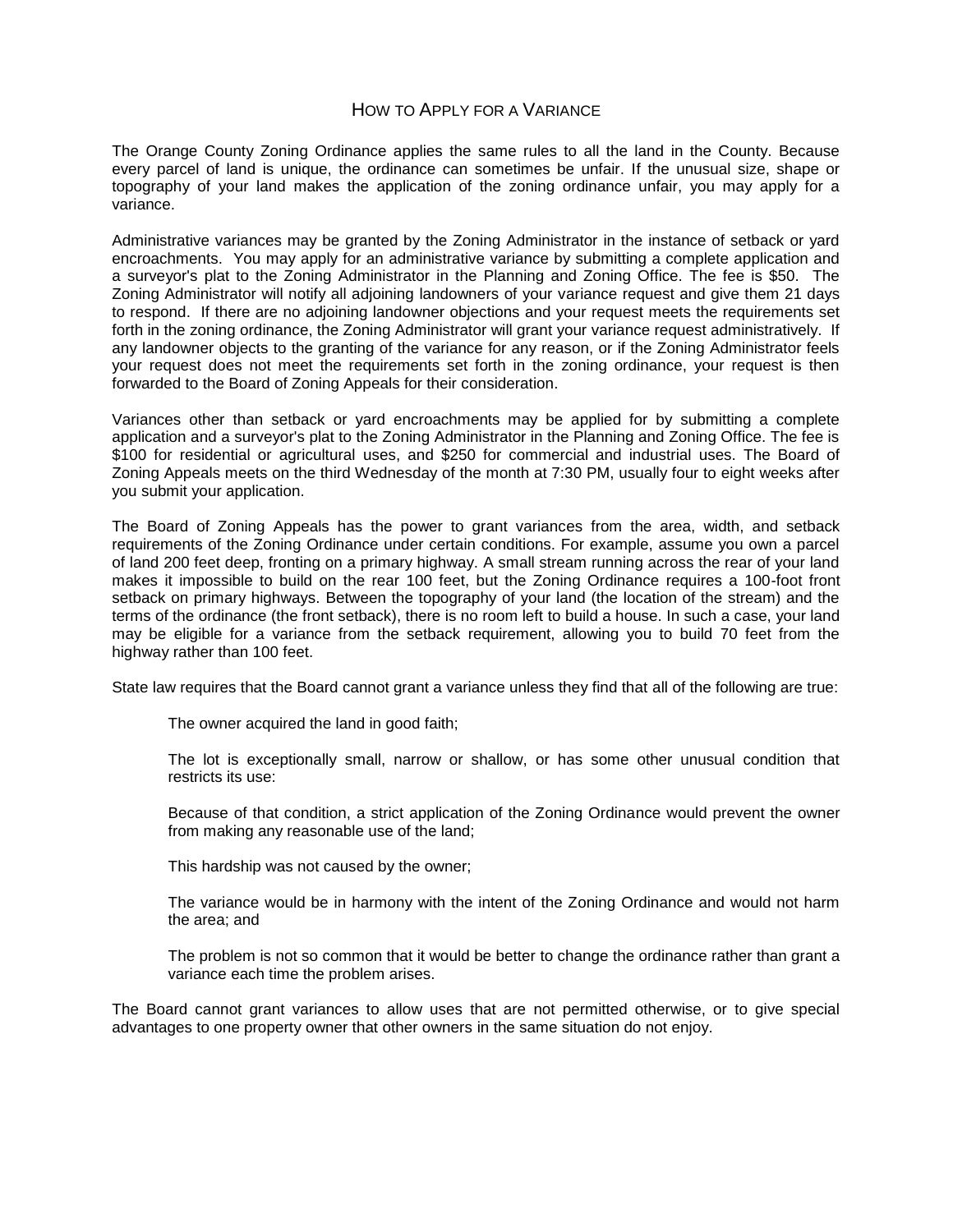# ORANGE COUNTY DEPARTMENT OF PLANNING AND ZONING

PLANNING & DEVELOPMENT SERVICES 128 WEST MAIN STREET ORANGE, VIRGINIA 22960



OFFICE: (540) 672-4347 FAX: (540) 672-0164 [orangecountyva.gov](http://www.orangecova.com/)

# **STAFF REPORT**

| <b>Application Number:</b>      | <b>Application Type:</b>              |
|---------------------------------|---------------------------------------|
| $V$ 21-01                       | Variance                              |
| $Owner(s):$                     | Applicant(s):                         |
| Roy Gallihugh, Sr.              | Orange County Board of Supervisors    |
| <b>Tax Parcel Number(s):</b>    | Location:                             |
| 05500000003900                  | 14480 Blue Ridge Turnpike in Somerset |
| <b>BZA Public Hearing Date:</b> | <b>Zoning District(s):</b>            |
| February 16, 2022               | Agricultural (A)                      |

## **Affected Zoning Ordinance Section/Text:**

*Sec. 70-306. – Setback and yards (b) For setbacks from primary highways, see section 70-646 et seq.*

*Sec. 70-646. – Primary highways (7.)*

*The minimum distance by which any structure, except signs, gasoline pump islands, and their canopies, shall be separated from the right-of-way of a primary highway, irrespective of property lines, shall be as follows:*

*(7) Blue Ridge Turnpike (VA Route 231) north of the Town of Gordonsville: 300 feet.*

| <b>Staff Report Date:</b> | <b>Staff Report Prepared By:</b>    |
|---------------------------|-------------------------------------|
| December $9, 2021$        | Josh Gillespie, AICP, Planning $\&$ |
|                           | Development Services Director       |

## **STAFF RECOMMENDATION**

The Department of Planning & Development Services recommends approval of this variance request. The application satisfies all of the required standards for review set forth by state law and therefore may be approved by the BZA.

## **APPLICATION SUMMARY**

The applicant is seeking a reduction of the required 300' front building setback distance to allow for construction of a new structure in keeping with the setbacks of the existing buildings on neighboring properties for 14480 Blue Ridge Turnpike in Somerset. The owner wishes to demolish an existing residence setback approximately 18' from the road right-of-way and to construct a new residence in a location no closer than 50' to the road right-of-way, consistent with the existing house on the adjoining lot to the south.

## **PREVIOUS BZA ACTIONS**

None.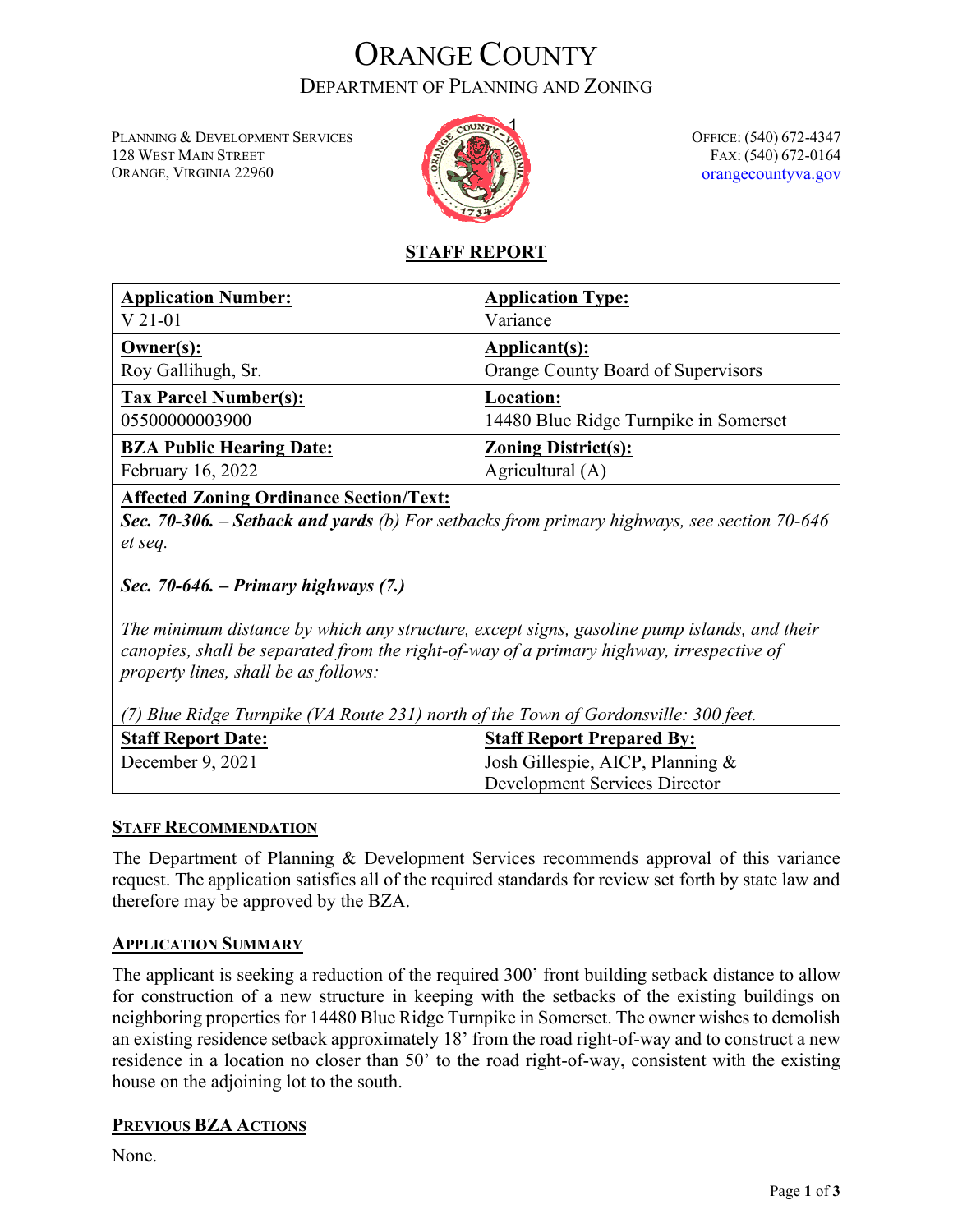## **DISCUSSION**

The subject property is located in the Somerset area and is one (1) of eight (8) lots in a block bounded by Blue Ridge Turnpike, Pumphouse Road and Coleman Street with lot depths of four hundred (400) feet. The 300' setback from Blue Ridge Turnpike affects these lots substantially in a manner different from other properties along Blue Ridge Turnpike.

A structure currently located on the subject property is located approximately ten (10) feet from the road right-of-way. The lot owner proposes to demolish the existing structure and to construct a new residence located at a similar distance from the right-of-way as nearby properties. Setback distances vary on nearby properties, at distances of approximately fifty (50) feet, seventy-five (75) feet and one-hundred and seventy-five (175) feet. The owner of the subject property Mr. Gallihugh also owns the adjoining lot south of the subject. The residence on the adjoining lot, where he lives, was built in 1935 and includes a later addition to the side of the original house. The fronts of the original house and the later addition are set back a distance of approximately fifty (50) feet from the right-of-way of Blue Ridge Turnpike.

The setback of three hundred (300) feet on primary highways establishes separation from buildings and future highway improvements and provides for open spaces consistent with the rural nature characterizing most properties along the primary transportation arteries. The subject property and the surrounding area (shown on the map below) are exceptions to the normal conditions along the primary highways, due to the historical development of properties in this part of the Somerset area.